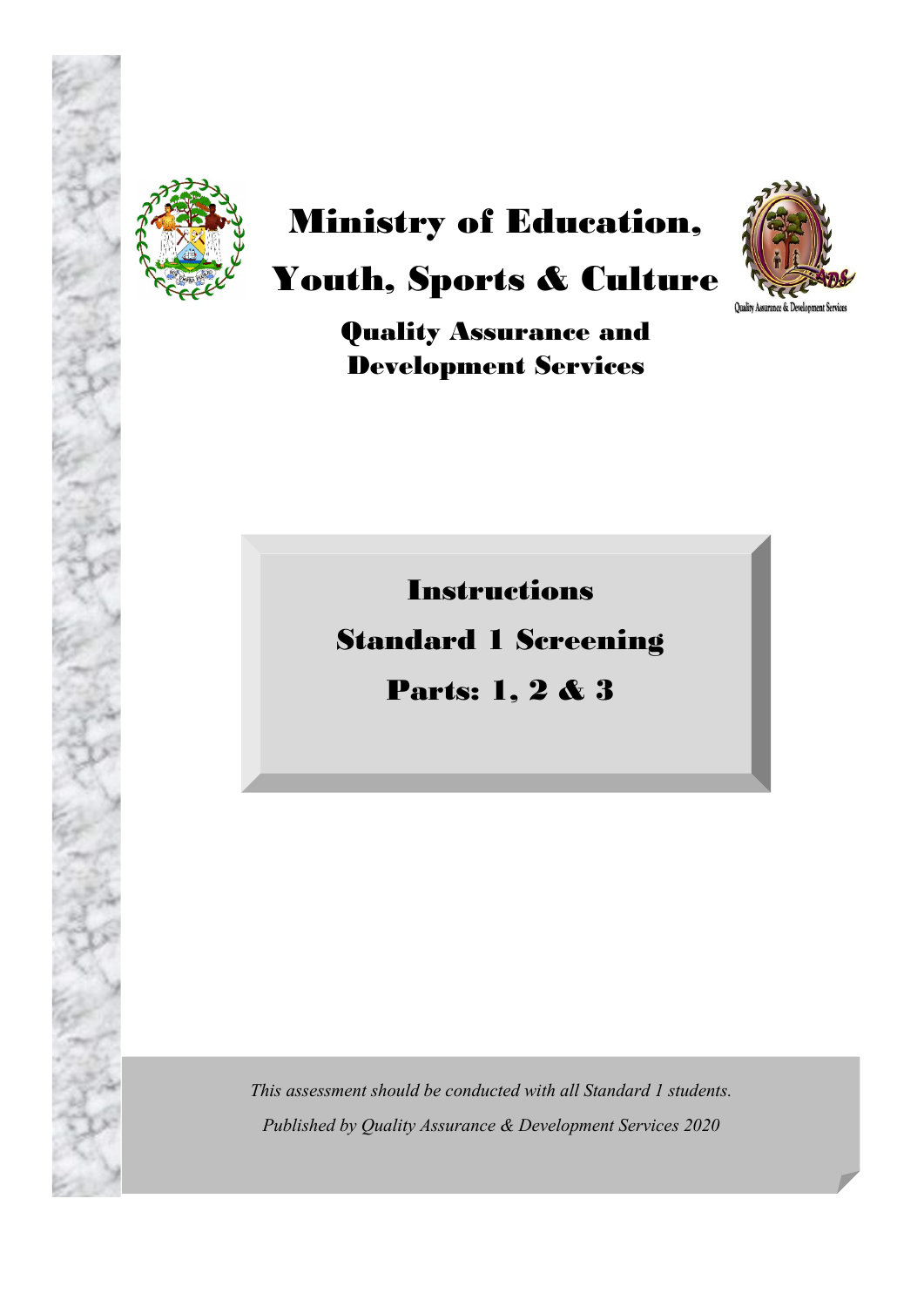### *Notes to Test Administrator*

NB: This assessment is composed of three parts:

- $\triangleright$  Part 1: Phonological Awareness
- $\triangleright$  Part 2: Phonics and Creative Writing
- $\triangleright$  Part 3: Vocabulary, Fluency and Comprehension

### *Instructions:*

- $\triangleright$  Kindly ensure that you follow the instructions in this booklet since it is an important part in administering this assessment.
- $\triangleright$  This assessment should be administered by the class teacher.
- $\triangleright$  The teacher administering this assessment should familiarize him/ herself with the content and methodology of the assessment.
- $\triangleright$  This assessment should be administered to the entire class with the only exception being made in the case of special needs students, who may require one-on-one assistance.
- $\triangleright$  The teacher should use his/her discretion to administer part one and two of the assessment.(e.g. can be administered in one or two sittings)
- The instructions for the administrator of the assessment are typewritten in **bold** print and the instructions that he/she should read to the students are typewritten in *italics*.
- $\triangleright$  The test administrator may choose to translate the INSTRUCTIONS for each activity to the students' first language if it is determined that the translation will improve the students' performance on the assessment.
- $\triangleright$  The third part of the assessment should be given on a one-on-one basis by the class teacher.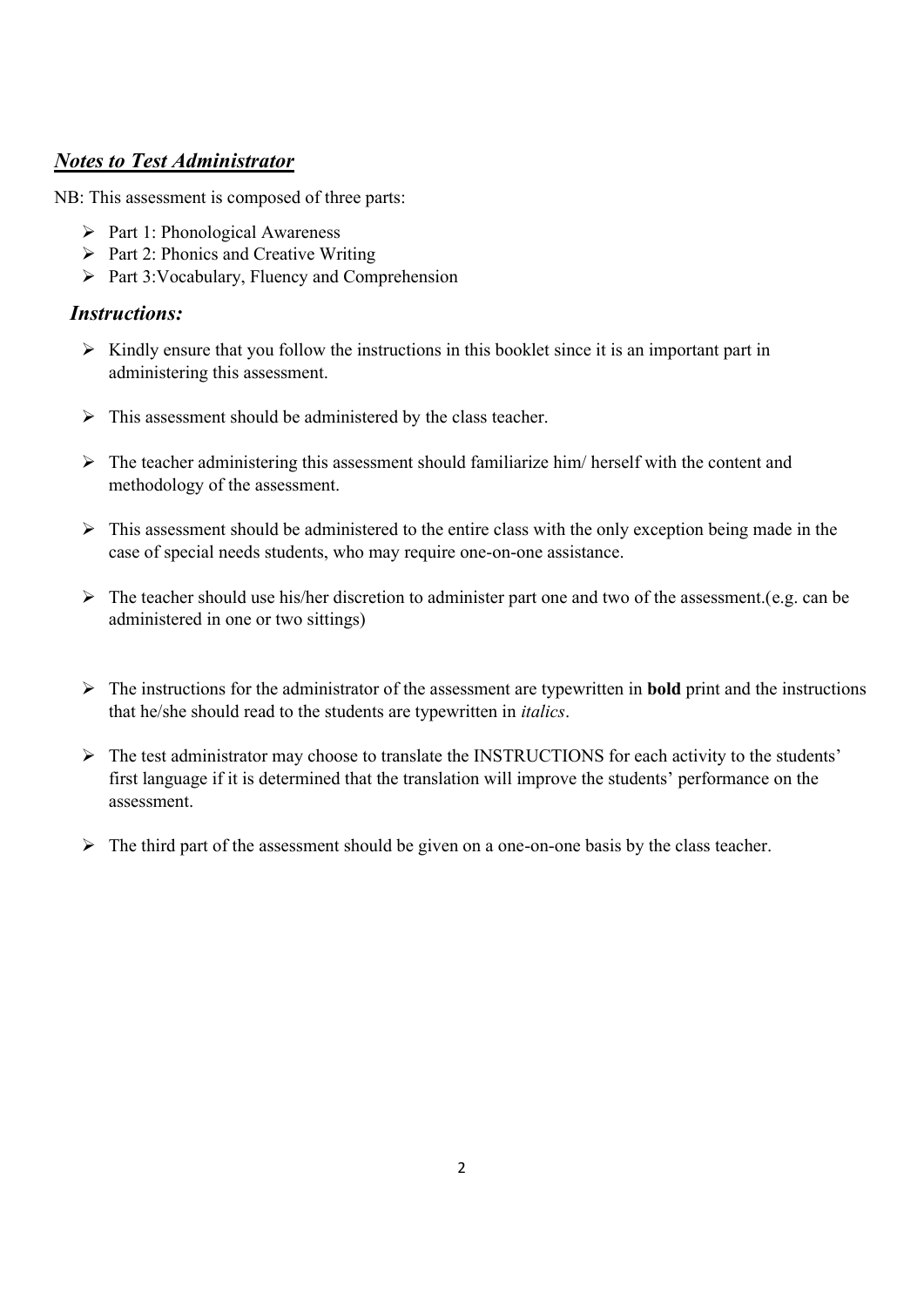### *Part 1- Phonological Awareness*

### **Beginning Sounds**

**Example: This example is to be done as a whole-class activity. Place the example on the chalkboard so it resembles the diagram below. Then read the following instructions to the students.** 



### **Point to the pictures as you are naming them for the students.**

*Administrator says: Look at the picture in the box. It is a cake. Which of the pictures below the box has the same beginning sound as the word cake? Is it rat… cup… or rake?* 

### **Allow the students time to provide the correct answer.**

*Administrator says: Yes, the word cup has the same beginning sound as the word cake. So we circle the picture of the cup.* 

#### **Demonstrate by circling the correct answer for the students.**

### **Turn to page 1 and start the assessment, all items should be read twice to the students.**

*Administrator says: Number 1: Look at the picture in the box. It is a fan. Now listen carefully while I name the pictures below: hand… fish… net. Circle the picture that has the same beginning sound as in the word fan.* 

> *Number 2: Look at the picture in the box. It is a gate. Now listen carefully while I name the pictures below: goat… bone… dress. Circle the picture that has the same beginning sound as in the word gate.*

*Number 3: Look at the picture in the box. It is a sock. Now listen carefully while I name the pictures below: car… lock… sun. Circle the picture that has the same beginning sound as in the word sock.*

 *Number 4: Look at the picture in the box. It is a pizza. Now listen carefully while I name the pictures below: bat… whale… plane. Circle the picture that has the same beginning sound as in the word pizza.*

*Now students, I want you to close your booklets and listen to the following instructions.*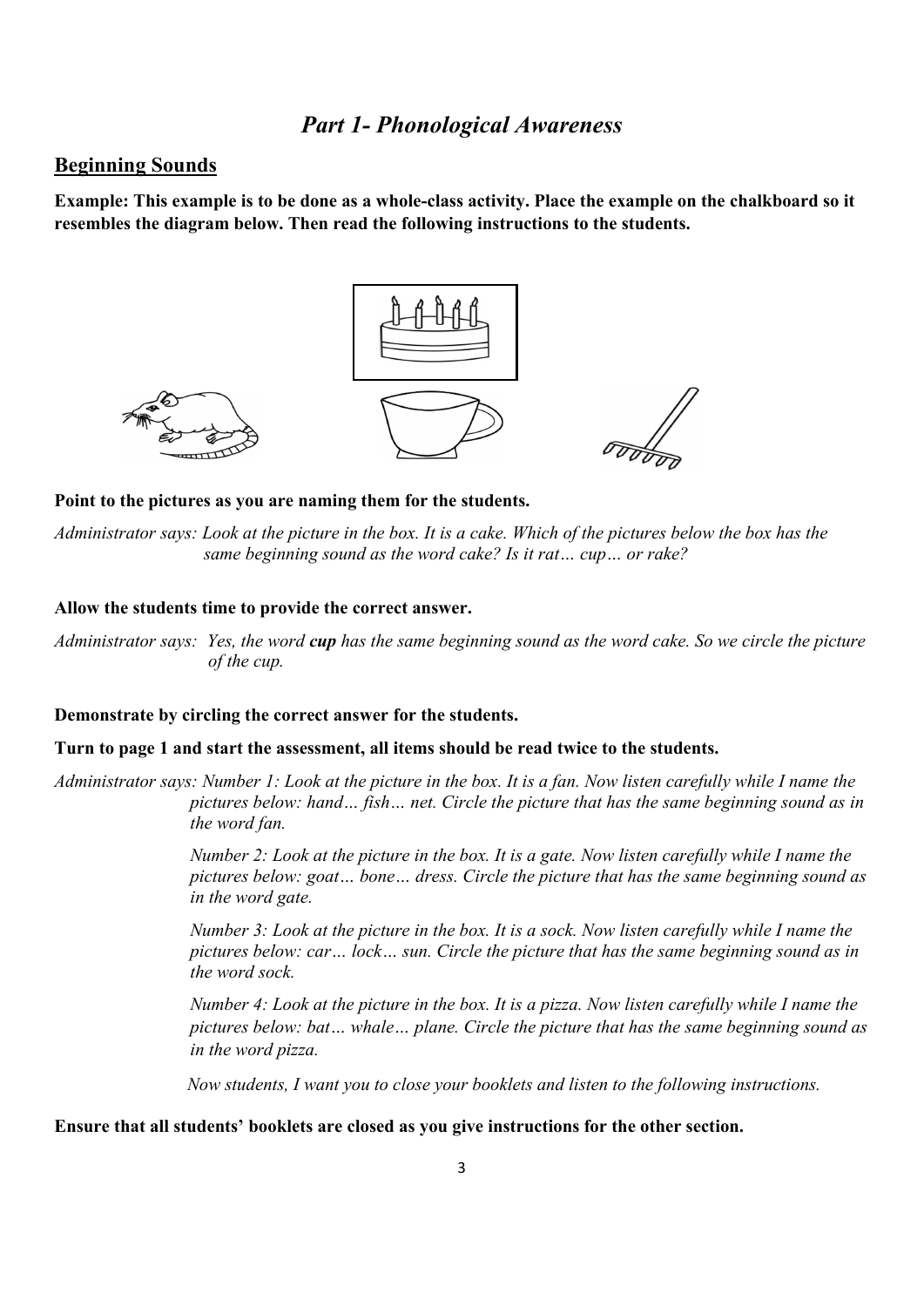### **Middle Sounds**

**Example: This example is to be done as a whole-class activity. Place the example on the board so it resembles the diagram below. Then read the following instructions to the students.** 



### **Point to the pictures as you are naming them for the students.**

Administrator says: *Look at the picture in the box. It is a boat. Which of the pictures below the box has the same middle sound as in the word boat? Is it rake… goat… or pot?* 

### **Allow the students time to provide the correct answer.**

*Administrator says: Yes, the word goat has in the same middle sound as the word boat. So we circle the picture of the goat.* 

### **Demonstrate by circling the correct answer for the students.**

#### **Turn to page 3 and start the assessment, all items should be read twice to the students.**

*Administrator says: Number 5: Look at the picture in the box. It is a pig. Now listen carefully while I name the pictures below: cat… cup… ship. Circle the picture that has the same middle sound as in the word pig.*

> *Number 6: Look at the picture in the box. It is a pen. Now listen carefully while I name the pictures below: bed… ring…cake. Circle the picture that has the same middle sound as in the word pen.*

> *Number 7: Look at the picture in the box. It is a hat. Now listen carefully while I name the pictures below: bike… coat… cat. Circle the picture that has the same middle sound as in the word hat.*

> *Number 8: Look at the picture in the box. It is a picture of rain. Now listen carefully while I name the pictures below: cake… cap… pot. Circle the picture that has the same middle sound as in the word rain.*

 *Now students, I want you to close your booklets and listen to the following instructions.*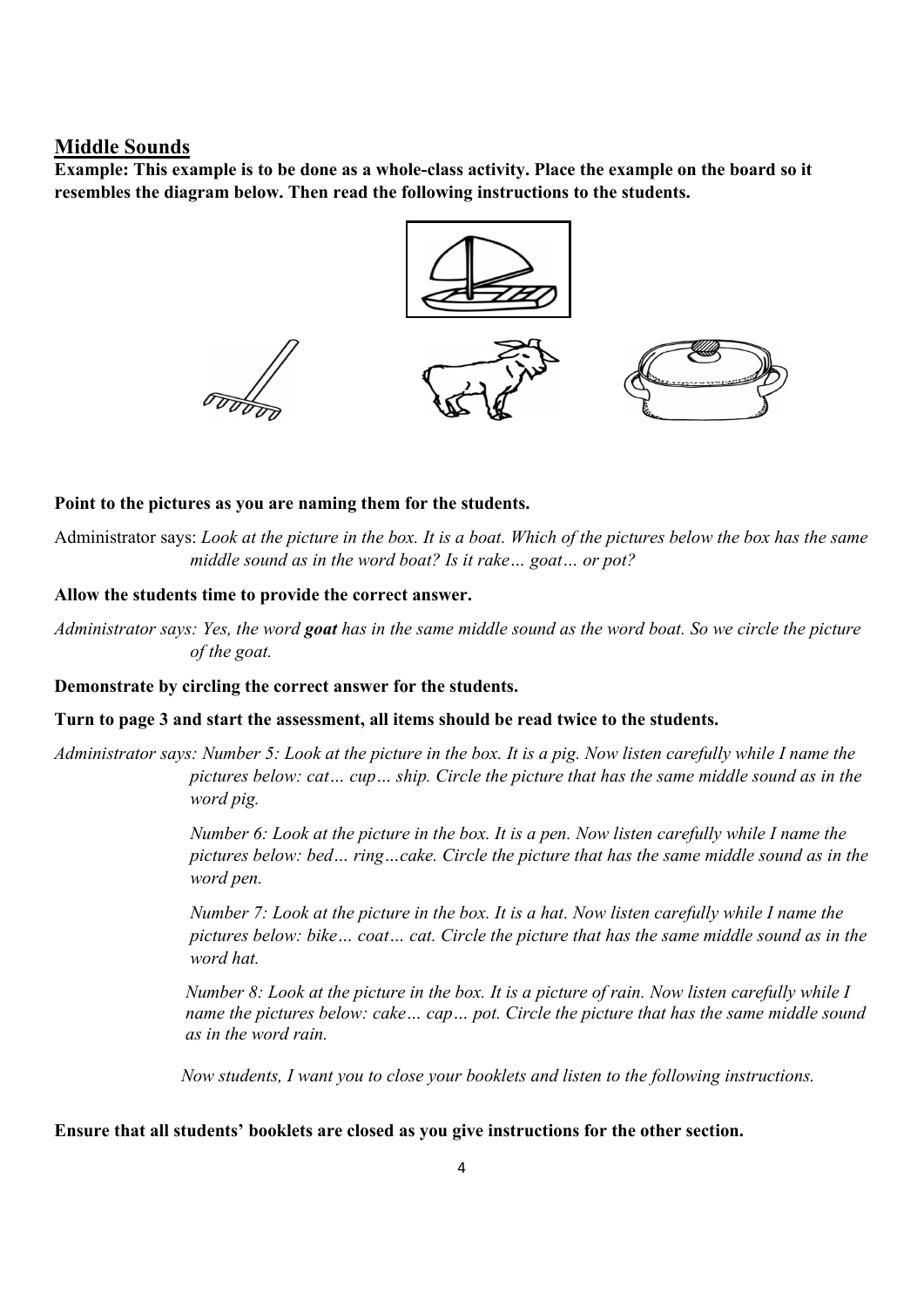### **Ending Sounds**

**Example: This example is to be done as a whole-class activity. Place the example on the board so it resembles the diagram below. Then read the following instructions to the students.** 



*Administrator says: Look at the picture in the box. It is a sheep. Which of the pictures below the box has the same ending sound as in the word sheep? Is it pot… car… or cap?* 

### **Allow the students time to provide the correct answer.**

*Administrator says: Yes, the word cap has the same ending sound as the word sheep. So we circle the picture of the cap.* 

### **Demonstrate by circling the correct answer for the students.**

### **Turn to page 5 and start the assessment, all items should be read twice to the students.**

*Administrator says: Number 9: Look at the picture in the box. It is a hen. Now listen carefully while I name the pictures below: leaf… ham… pen. Circle the picture that has the same ending sound as in the word fan.*

> *Number 10: Look at the picture in the box. It is a bell. Now listen carefully while I name the pictures below: shell… dice… ant. Circle the picture that has the same ending sound as in the word bell.*

> *Number 11: Look at the picture in the box. It is a bag. Now listen carefully while I name the pictures below: bug… mop… queen. Circle the picture that has the same ending sound as in the word bag.*

> *Number 12: Look at the picture in the box. It is a fish. Now listen carefully while I name the pictures below: watch… push… ship. Circle the picture that has the same ending sound as in the word fish.*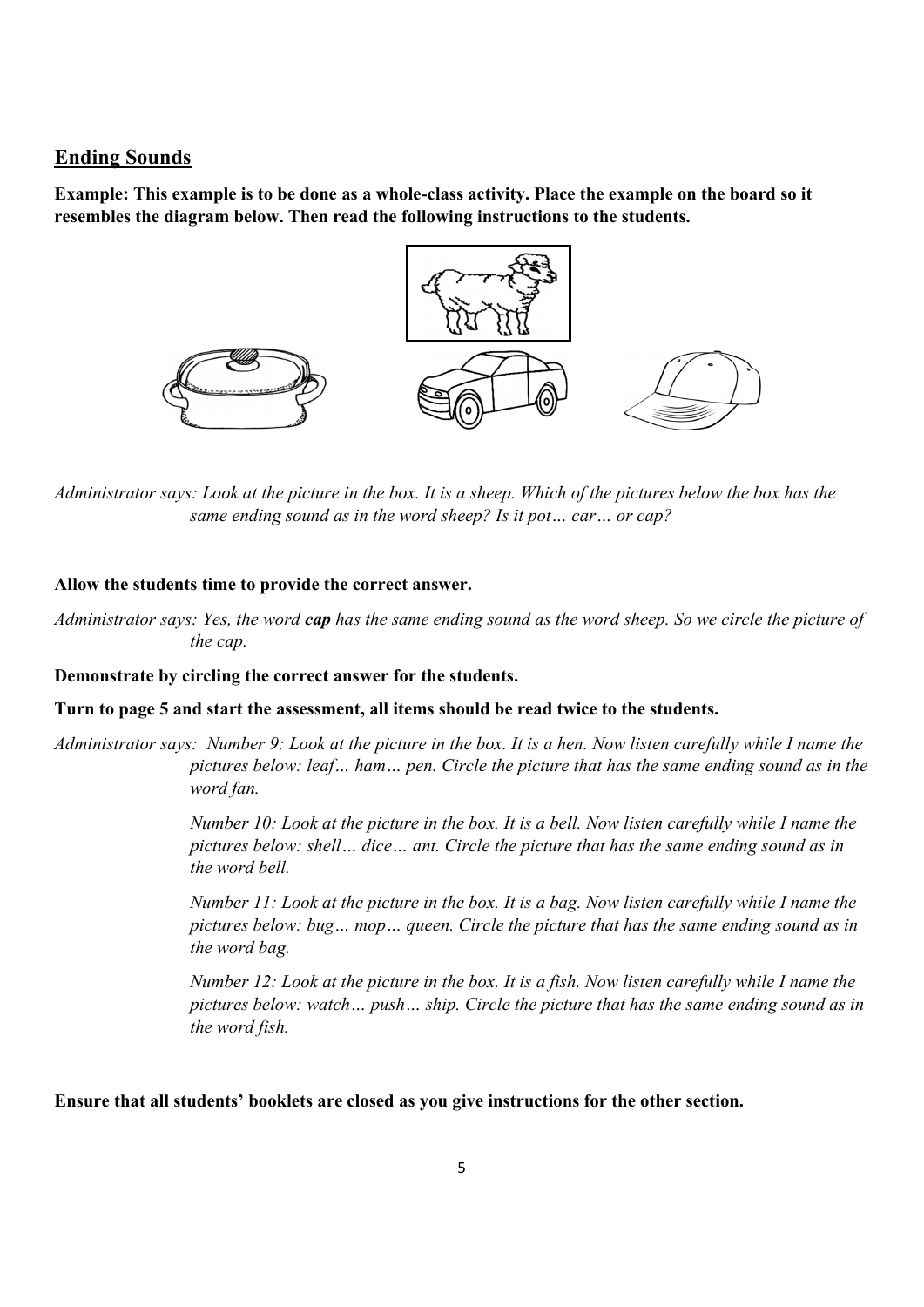#### **Blends**

**Example: This example is to be done as a whole-class activity. Place the example on the board so it resembles the diagram below. Then read the following instructions to the students.** 



#### **Point to the pictures as you are naming them for the students.**

*Administrator says: Look at the picture in the box. It is a drum. Which of the pictures below the box begins with the same blend as in the word drum? Is it broom… dress … or dog?* 

### **Allow the students time to provide the correct answer.**

*Administrator says:**Yes, the word dress begins with the same blend as in the word drum. So we circle the picture of the dress.* 

### **Demonstrate by circling the correct answer for the students.**

### **Turn to page 7 and start the assessment, all items should be read twice to the students.**

*Administrator says: Number 13: Look at the picture in the box. It is a snake. Now listen carefully while I name the pictures below: swim… snail… smile. Circle the picture that begins with the same blend as in the word snake.* 

> *Number 14: Look at the picture in the box. It is a loaf of bread. Now listen carefully while I name the pictures below: drum... balloon... bricks. Circle the picture that begins with the same blend as in the word bread.*

*Number 15: Look at the picture in the box. It is a clock. Now listen carefully while I name the pictures below: cloud… crab… glasses. Circle the picture that begins with the same blend as in the word clock.*

*Number 16: Look at the picture in the box. It is a truck. Now listen carefully while I name the pictures below: broom… tree… drum. Circle the picture that begins with the same blend as in the word truck.*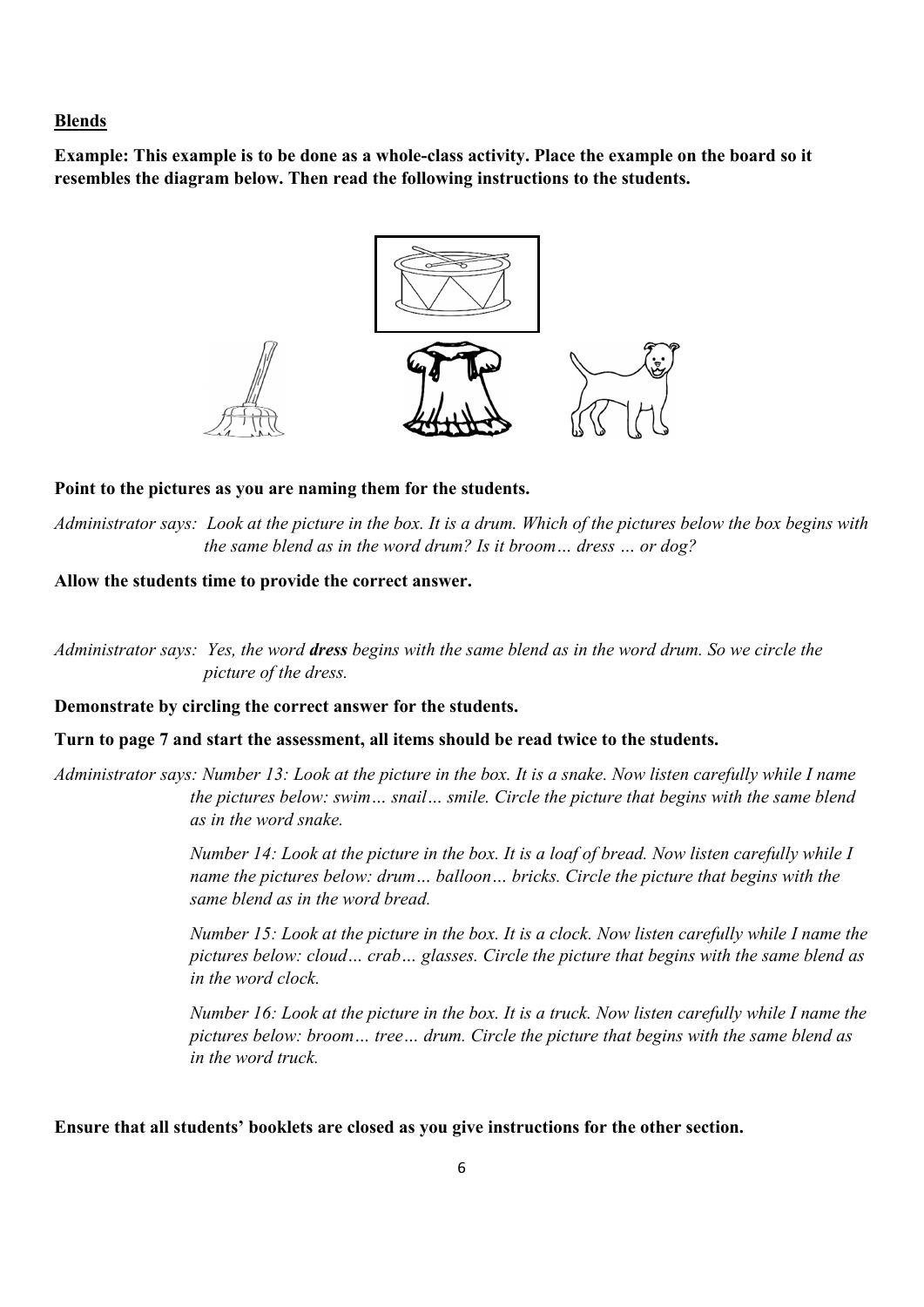### **How Many Sounds Make Up a Word?**

**Example: This example is to be done as a whole-class activity. Place the example on the board so it resembles the diagram below. Then read the following instructions to the students.** 



*Administrator says: Listen as I name the picture: fan. How many sounds do you hear in the word fan?*

### **Allow the students time to provide the correct answer.**

*Administrator says: Yes, the word fan has three sounds, so I will shade three bubbles.* 

**Demonstrate by shading the number of bubbles. Demonstrate another example if necessary.** 

**Turn to page 9 and start the assessment, all items should be read twice to the students.**

*Administrator says: Number 17: Listen while I name the picture: bat. Shade the number of bubbles that matches the number of sounds you hear in the word bat.* 

> *Number 18: Listen while I name the picture: hand. Shade the number of bubbles that matches the number of sounds you hear in the word hand.*

*Number 19: Listen while I name the picture: frog. Shade the number of bubbles that matches the number of sounds you hear in the word frog.* 

*Number20: Listen while I name the picture: ship. Shade the number of bubbles that matches the number of sounds you hear in the word ship.* 

**Ensure that all students' booklets are closed as you give instructions for the other section.**

### *Part 2- Phonics and Writing*

### **Letter/ Recognition**

**Example: Place the example on the board so it resembles the diagram below. Then read the following instructions to the students.** 

l s t f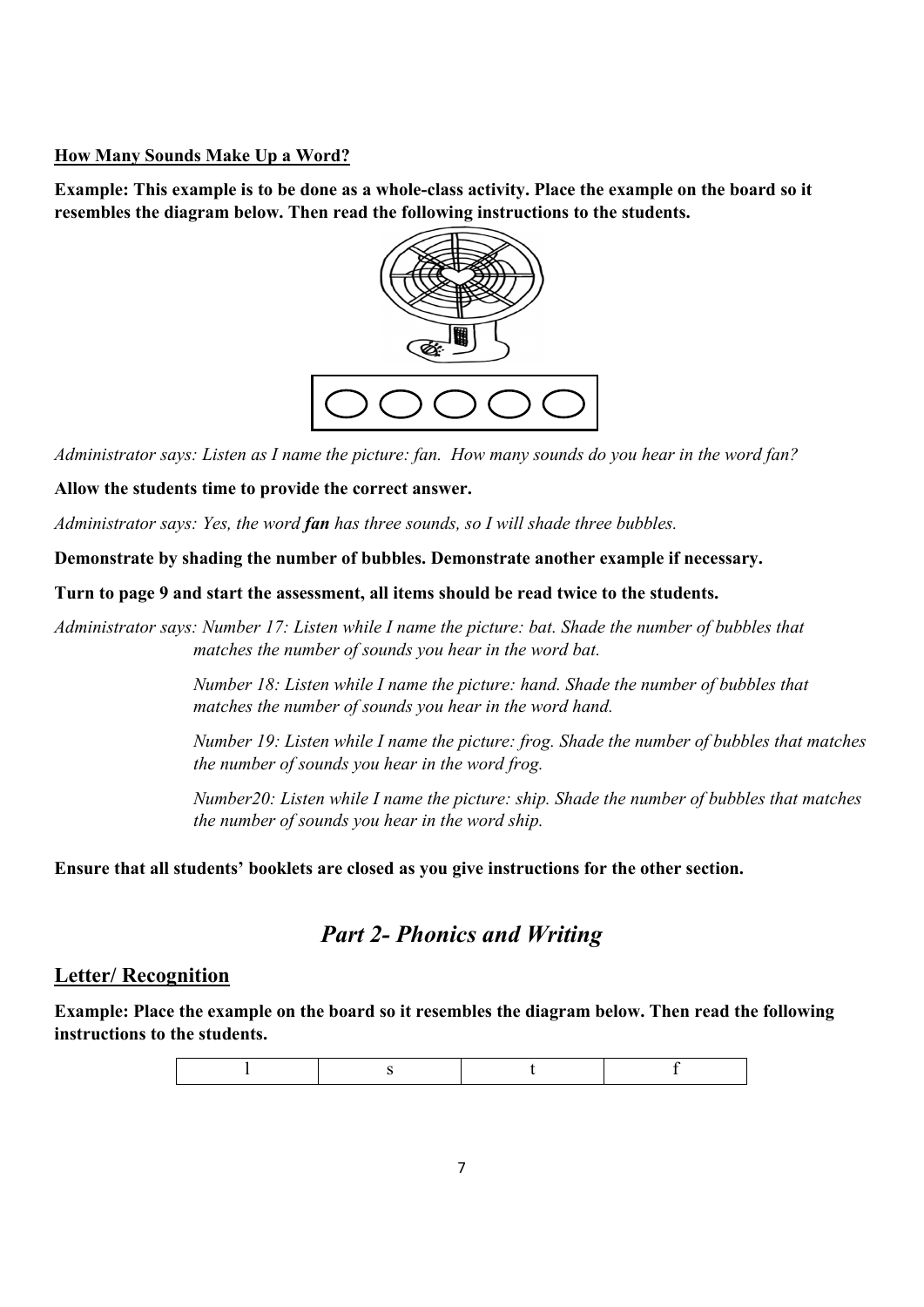*Administrator says: Listen carefully as I say the word, "sail". (Repeat the word.) Which of the letters on the board makes the /s/ sound that you hear in the beginning of the word sail? Is it letter l, letter s, letter t, or letter f?* 

**Allow the students time to provide the correct answer.** 

*Administrator says: Yes, the letter s, makes the /s/ sound that you hear in the beginning of the word sail, so I will circle the letter s.*

**Demonstrate by circling the correct answer for the students.**

**Turn to page 11 and start the assessment, all items should be read twice to the students.**

*Administrator says:* 

*Number 21: Circle the letter that makes the /g/ sound that you hear at the beginning of the word goat. Number 22: Circle the letter that makes the /e/ sound that you hear at the beginning of the word egg. Number 23: Circle the letter that makes the /p/ sound that you hear at the beginning of the word pan. Number 24: Circle the letter that makes the /c/ sound that you hear at the beginning of the word coat. Number 25: Circle the letter that makes the /v/ sound that you hear at the beginning of the word van. Number 26: Circle the letters that make the /sh/ sound that you hear at the beginning of the word shop. Number 27: Circle the letters that make the /ai/ sound that you hear in the middle of the word pail. Number 28: Circle the letters that make the /oo/ sound that you hear in the middle of the word moon. Number 29: Circle the letter that makes the /j/ sound that you hear at the beginning of the word jam.*  **Ensure that all students' booklets are closed as you give instructions for the other section.**

### **Word Recognition**

**Example: This example is intended as a whole-class activity. Place the example on the board so it resembles the diagram below. Then read the following instructions to the students.** 

67

*Administrator says: Look at the picture on the board, it is a pin. Which one of the words under the picture has the correct spelling of the word pin?* 

**Spell out each item by saying the letters of each word.**

**Turn to page 12 and start the assessment, all items should be read twice to the students.** 

*Administrator says: Is it p-a-t… p-e-g… or p-i-n?*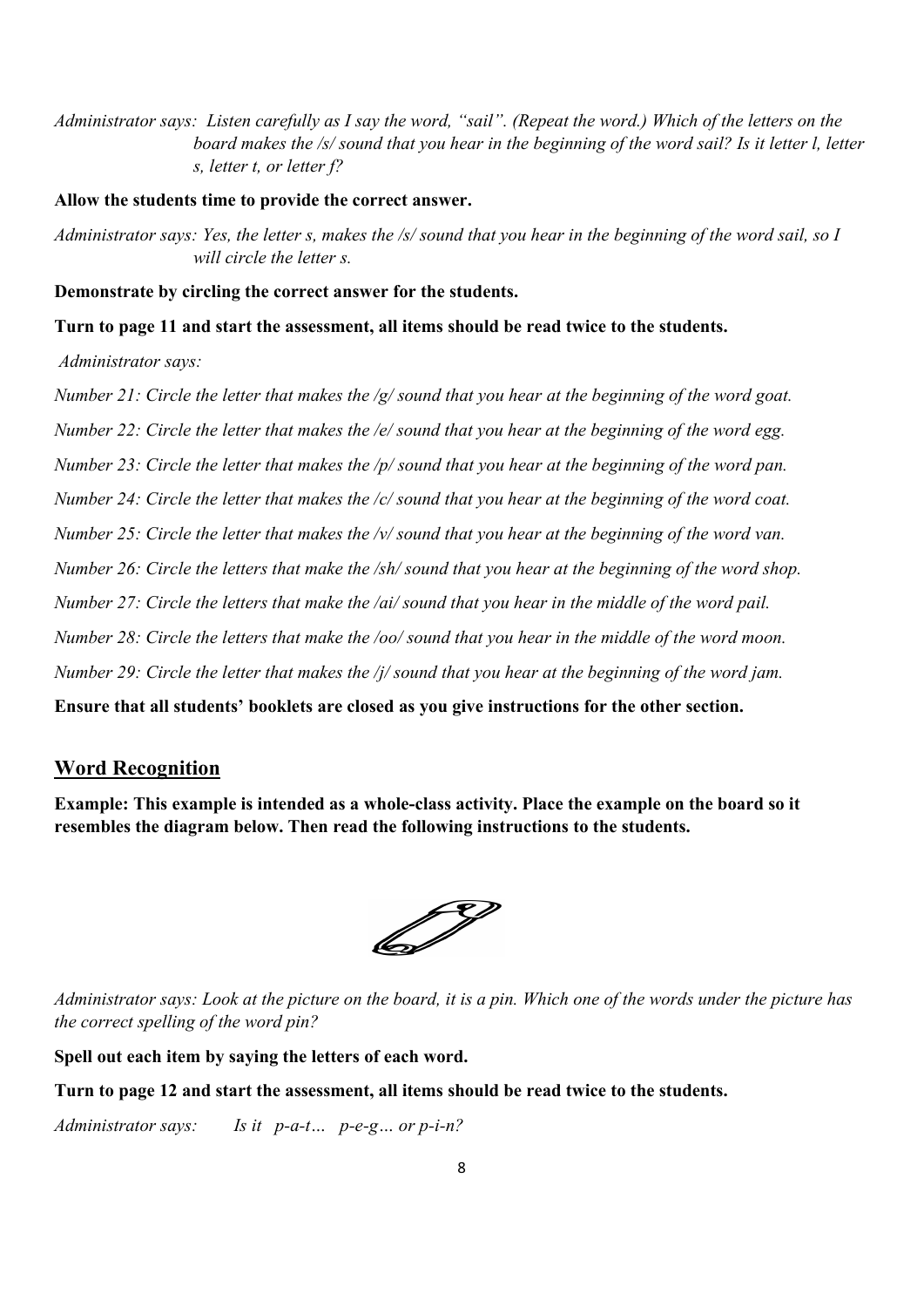### **Demonstrate by circling the correct answer for the students. Continue the assessment. Remember, you are to call each word twice.**

*Administrator says: Number 30: Is it p-i-n, p-i-e, p-i-g?*

 *Number 31: Is it s-i-n, s-i-n-k, s-i-x? Number 32: Is it b-o-a-t, b-a-t, b-o-w? Number 33: Is it b-a-y, b-i-g, b-o-y? Number 34: Is it s-l-e-e-p, s-t-e-e-p, s-l-i-p? Number 35: Is it c-l-o-c-k, c-l-o-u-d, c-l-o-w-n?*

### **Creative Writing**

### **Turn to page 14 and start the assessment.**

*Administrator says: Look carefully at the picture in the box. Write about the picture.*

 *Give students 15 minutes to write.*

### **Rubric to check Creative Writing**

Tick **Yes** or **No** to rate students' writing performance. Record the number of "**yes"** and **"no"** on the class summary sheet.

NB: Attached at the back of this manual, is a set of Creative Writing Rubrics. Make copies of the rubrics for your class to record the "**yes**" and **"no"** responses for each student.

| Criteria                                   | Yes | N <sub>0</sub> |
|--------------------------------------------|-----|----------------|
| Handwriting is legible.                    |     |                |
| Basic punctuation is used appropriately.   |     |                |
| Most words are spelt correctly.            |     |                |
| Appropriate use of capital letters         |     |                |
| At least one sentence is written.          |     |                |
| At least three sentences are written.      |     |                |
| Response is relevant to the picture.       |     |                |
| Response shows originality and creativity. |     |                |
| <b>Other Comments:</b>                     |     |                |
|                                            |     |                |
|                                            |     |                |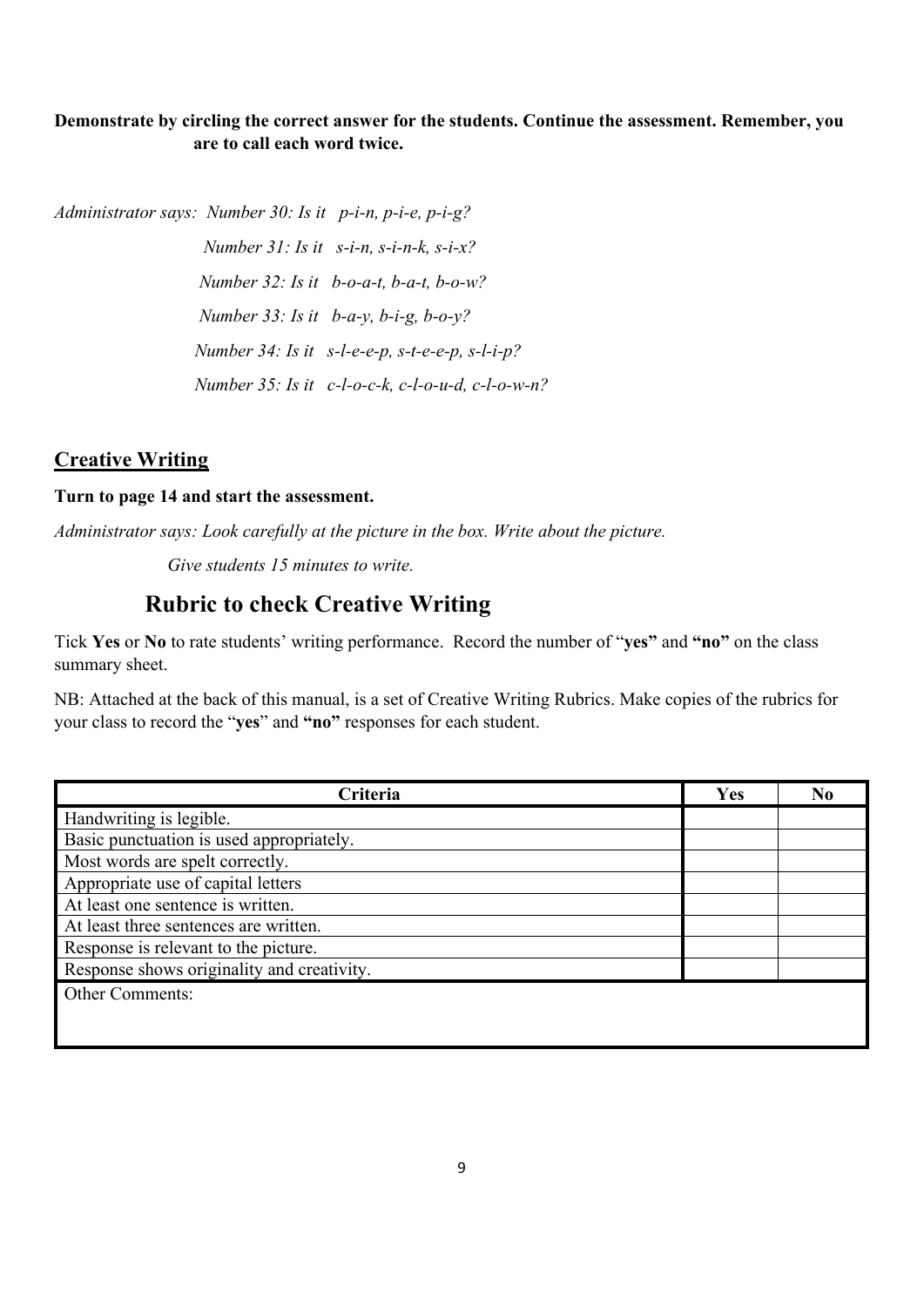### *Part 3- Vocabulary /Word List*

This section of the assessment is to be conducted by a teacher and should be administered on a one-onone basis with each student.

### **Instructions:**

- $\triangleright$  Tell the student that you want him/ her to read the words as you point to them. Set a timer and record the time the student takes to read the list words.
- $\triangleright$  Have each student start reading at List A starting from the top to bottom.
- $\triangleright$  The teacher covers the other set of list words while the student is reading.
- $\triangleright$  Have the student read at a normal pace. Place a check mark beside each correct word, whenever the student makes an inaccurate response, it is an (error) and make a note of it.
- $\triangleright$  If the student hesitates or self-corrects and identifies the word, treat it as an accurate response.
- $\triangleright$  If the student struggles with List A, discontinue the reading immediately.
- $\triangleright$  If the student can read list A, proceed to level B and C. If the student struggles with list B discontinue the reading.
- $\triangleright$  In list A, a student can only get four (4) errors, in list B and C seven (7) errors. Rate the students' performance level on the word list as independent, instructional or frustration according to the number of errors they make. Then record word list level on class summary sheet. See table below for the level of list words read.
- $\triangleright$  Complete the vocabulary part of this assessment first, then immediately proceed with the oral reading and comprehension sections with each student until all the students have been assessed.

### **Turn to page 14 and start the assessment.**

| List A: 12 Word List |                        |  |
|----------------------|------------------------|--|
| # of Errors          | Performance<br>Level   |  |
| $0 - 1$              | Independent<br>Level   |  |
| $2 - 3$              | Instructional<br>Level |  |
| 4+                   | Frustration<br>Level   |  |

### *Table for Vocabulary / Wordlist*

|               | List A: 12 Word List   | List B- C: 20 Word List |                            |
|---------------|------------------------|-------------------------|----------------------------|
| <b>Errors</b> | Performance<br>Level   | # of Errors             | <b>Performance Level</b>   |
| $0 - 1$       | Independent<br>Level   | $0 - 2$                 | Independent Level          |
| $2 - 3$       | Instructional<br>Level | $3-6$                   | <b>Instructional Level</b> |
| $4+$          | Frustration<br>Level   | $7+$                    | <b>Frustration Level</b>   |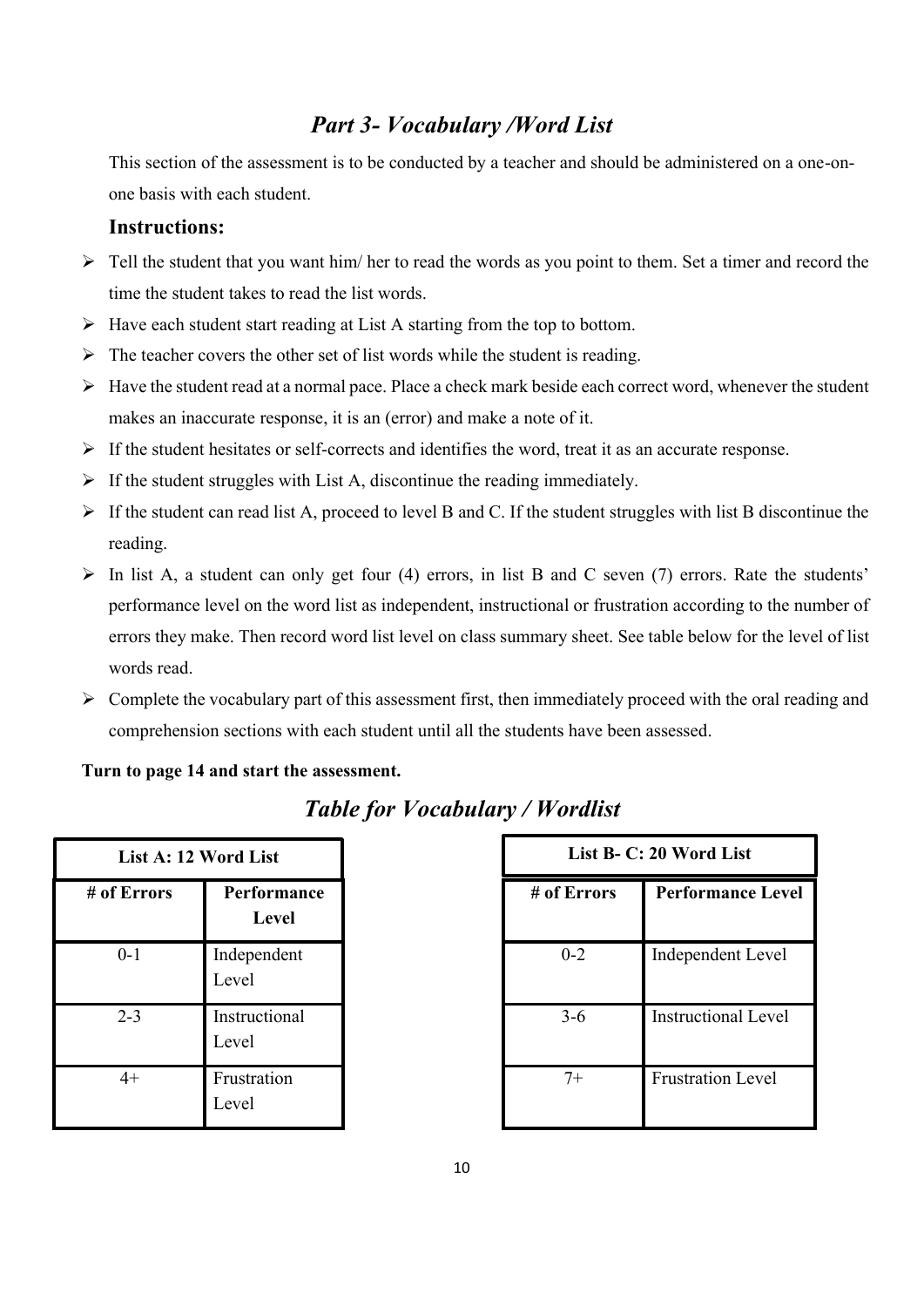### **Oral Reading and Comprehension**

This section of the assessment has two parts:

- **Fluency**: the amount of time the student takes to read the passage.
- **Comprehension:** the number of questions the student is able to answer correctly.

### **Instructions:**

- $\triangleright$  Select story A for each student to read, if story A is too difficult for the student, discontinue the oral reading. If a student can read story A, have him/her read it then proceed to story B.
- $\triangleright$  Set a timer when the student begins to read and stop the timer when the students read the last word of the story.
- $\triangleright$  While the students are reading the story, cover the questions so as to not expose them to the questions that follow.
- $\triangleright$  Ask the student to respond to the comprehension questions immediately after they have read the story. If students are having difficulty with a question, have them go back to the story.
- $\triangleright$  Record the comprehension level (number of incorrect responses for the questions) on the summary sheet (eg.1 inaccurate response -Independent level, 2 inaccurate responses- instructional level, 3 inaccurate responses frustration) ( See table below)
- $\triangleright$  Record students fluency level (time taken to read). If a student reads a story accurately in one minute or less he/she probably has satisfactory reading fluency.
- $\triangleright$  If the student takes longer than a minute to read a story or make many mistakes, he /she is at risk for failing to learn to read adequately.
- $\triangleright$  See chart below to determine each student's comprehension and fluency level.
- $\triangleright$  NB: It is important to determine the comprehension and fluency level for Story B.

### **Turn to page 16 and start the assessment.**

### **Comprehension**

| # of Inaccurate Responses | <b>Comprehension Level</b> |
|---------------------------|----------------------------|
| $0 - 1$                   | Independent                |
|                           | Instructional              |
|                           | Frustration                |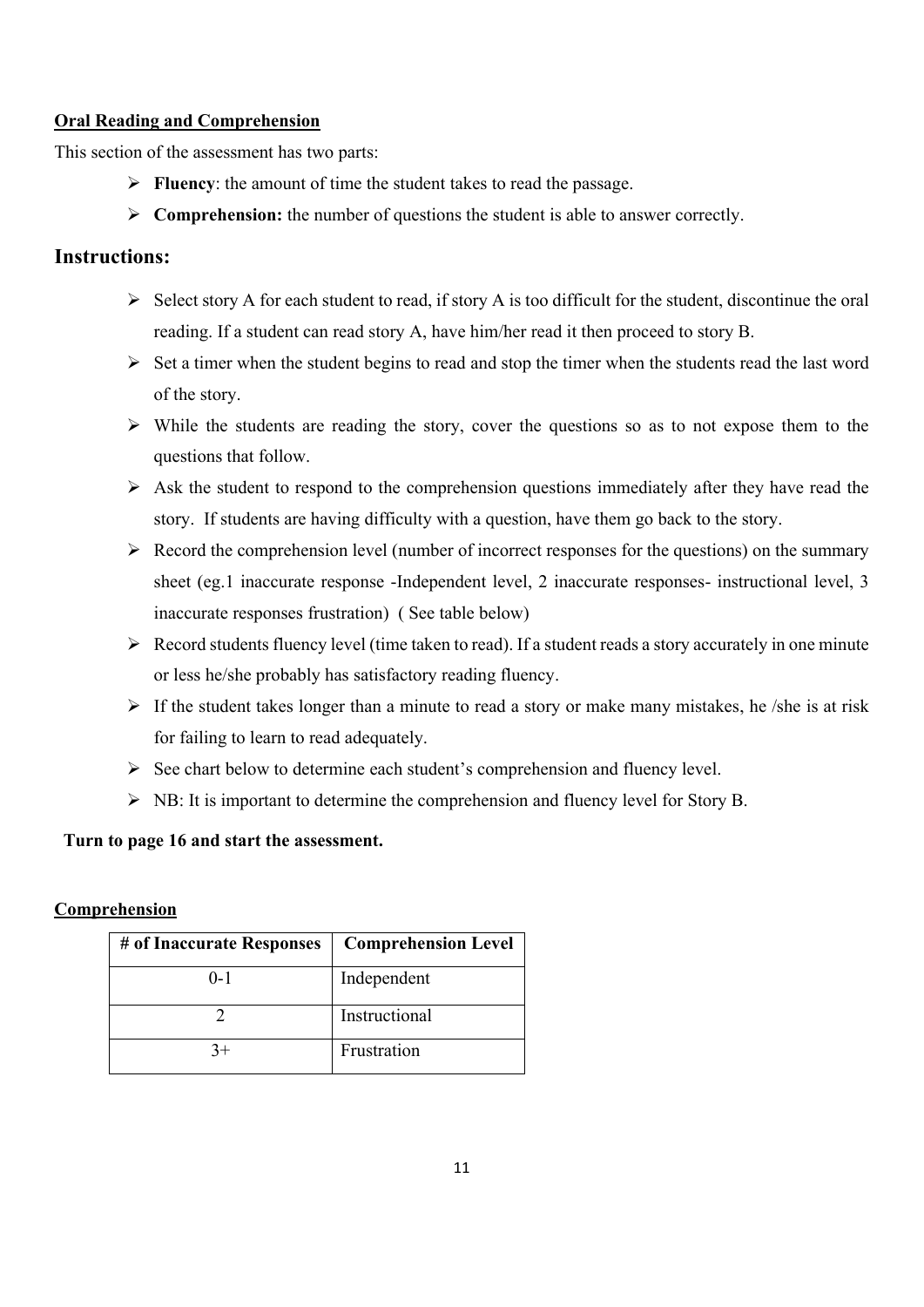### **Fluency**

| <b>Criteria</b>                                                       | <b>Fluency Level</b> |
|-----------------------------------------------------------------------|----------------------|
| Reads in 60 seconds or less<br>with $(1-2)$ errors                    | At satisfactory      |
| Takes longer than 60<br>seconds to read and makes<br>$(5-7)$ mistakes | At risk              |

### **Answer Key for Standard 1 Screening**

### **Phonological Awareness**

**Beginning:**1) fish 2) goat 3) sun 4)plane; **Middle:** 5)ship 6) bed 7) cat 8) cake; **Ending:** 9) pen 10) shell 11) bug 12) push

**Blends:** 13) snail 14) bricks 15) cloud 16) tree **Sounds in word:** 17) 3 18) 4 19) 4 20) 3

### **Phonics**

**Letter Recognition:** 21)g 22)e 23)p 24) c 25)v 26) sh 27) ai 28) oo 29) j **Word Recognition:** 30) pie 31) six 32) boat 33) boy 34) sleep 35) clown

### **Creative Writing**

Tick **Yes** or **No** to rate students writing performance. Record the number of yes and no on the class summary sheet.

| <b>Criteria</b>                               | Yes | No |
|-----------------------------------------------|-----|----|
| 1. Handwriting is legible.                    |     |    |
| 2. Basic punctuation is used appropriately.   |     |    |
| 3. Most words are spelt correctly.            |     |    |
| 4. Appropriate use of capital letters         |     |    |
| 5. At least one sentence is written.          |     |    |
| 6. At least three sentences are written.      |     |    |
| 7. Response is relevant to the picture.       |     |    |
| 8. Response shows originality and creativity. |     |    |

### **Comprehension Questions**

**Story A**: 1) To the park 2) A ball 3) Red and white

4) Kicked the ball 5) Any logical response

**Story B:** 1) To go to the zoo 2) any logical response 3) Any logical response 4) His family 5) Any logical response